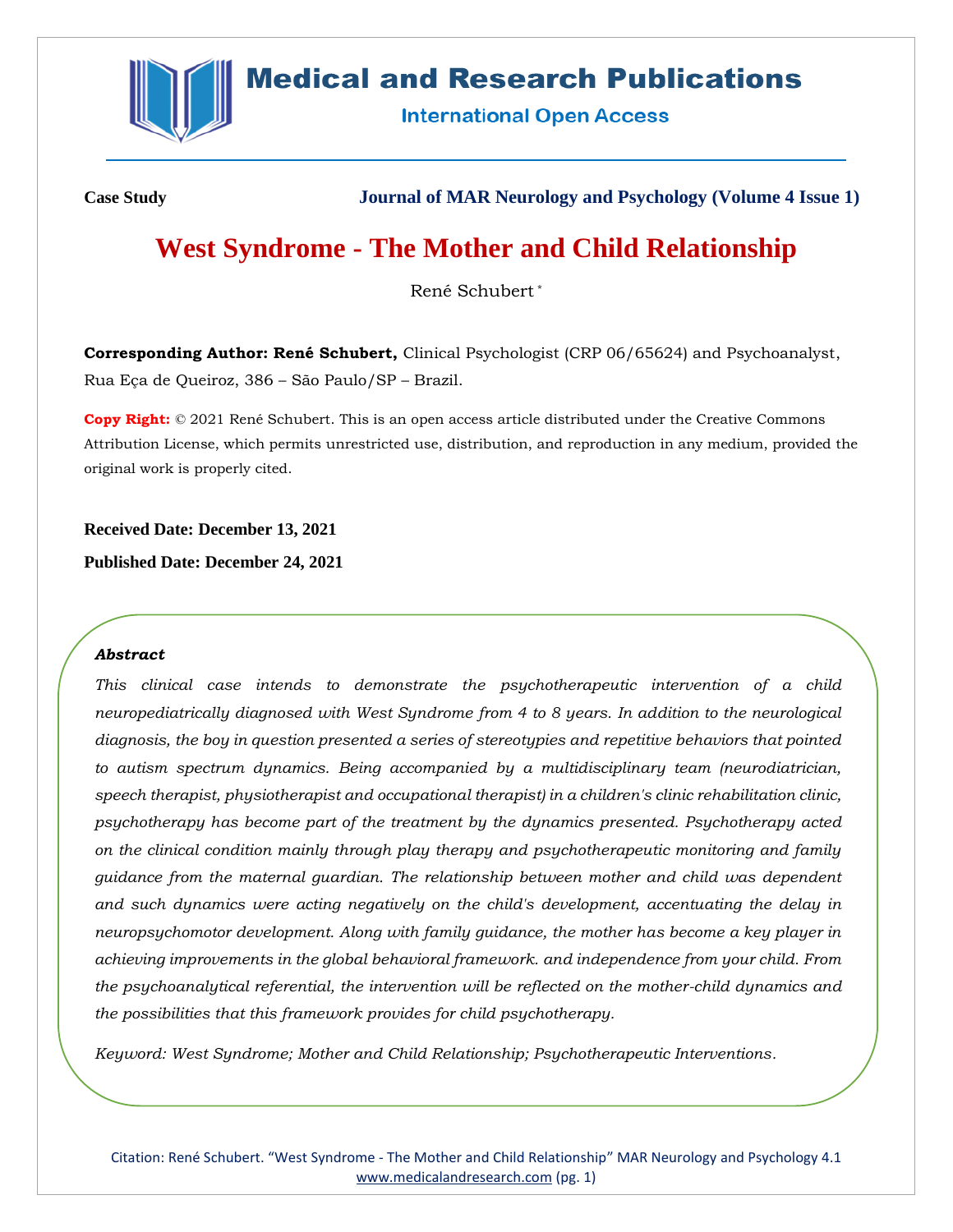## **Introduction**

Flip has a sweet smile on his face, he's smiling because it's something inherent to the field The fantasy is amusing him. Externally reacts somewhat automatically to the going and it comes from the people around you. Make eye contact, fleeting, but do it. It's not about making many friends, likes staying in your corner, taking care of whatever falls into your hand, preferably if it is circular or if it makes any sound.

It's not much prose either - his speech is rare, and when it occurs, it's to repeat something that has just been spoken to you, as an echo, or to transmit, in an inverted form, your desire or desire: "Want to pee...Want the ball...Want to eat a cookie". hasn't been heard the self-designation "I" be expressed by him. As he plays, he makes faces, they repeat as the same Just kidding. Allows another to join in the game, but evadingly ends up "eliminating" the presence of this other by giving him his indifference.

When evaluating him for the first time, he cried and cried a lot. The mother was asked to leave him on the floor, a factor that left him very frustrated and dissatisfied. I didn't want to leave the body maternal. Her screams and cries of despair sounded like a person being cut into its flesh. He didn't show any selfor heteroaggressiveness, filled the room with its sharp timbre, indicative of its suffering. THE mother also could not bear to keep him away for too long - the suffering of both was involved in bodily separation. As soon as the mother returns him in her lap, the crying stops as if there had never been a reason for it. The mother says that he is afraid of everything. It gets scared very easily and always seeks maternal protection. Your scream and cry also appear when you feel like it or desires denied, regardless of whether the reason for the denial is clear or necessary, the presence of this, makes him suffer. She has great difficulty eating, so much so that her weight is lower expected and her appearance is very fragile.

His attention is distracted and his mood is unstable. The need for psychotropic drug intervention and the need for an analytical intervention about mother-child symbiosis. clinical history Flip was evaluated by the multidisciplinary team of the Instituto Recanto Nossa Senhora de Lourdes in mid-2005. After evaluation, he started treatment in a regimen outpatient clinic with Speech Therapist, Occupational Therapist and Physiotherapist when he was one year and ten months old. He had been referred from another hospital institution that, through neurological examinations and consultations, he diagnosed the case as a syndrome of West. The child had "normal" development until 3 months of age when they started the spasms that got worse in frequency and intensity over time.5

At 6 months, the diagnosis of West Syndrome was closed - he got control of the spastic seizures at 8 months of age. The outpatient Neuropediatrician evaluated the case and raised the diagnostic hypothesis of a West Cryptogenetic Syndrome with severe behavioral and cognitive sequelae. Although the same continued to be seen by a neurologist in another sector, which would prevent any change in the medication administered. Contact was made with this doctor and he said he would follow up the case. At the clinic, Flip participated in physical therapy exercises and Occupational Therapy quite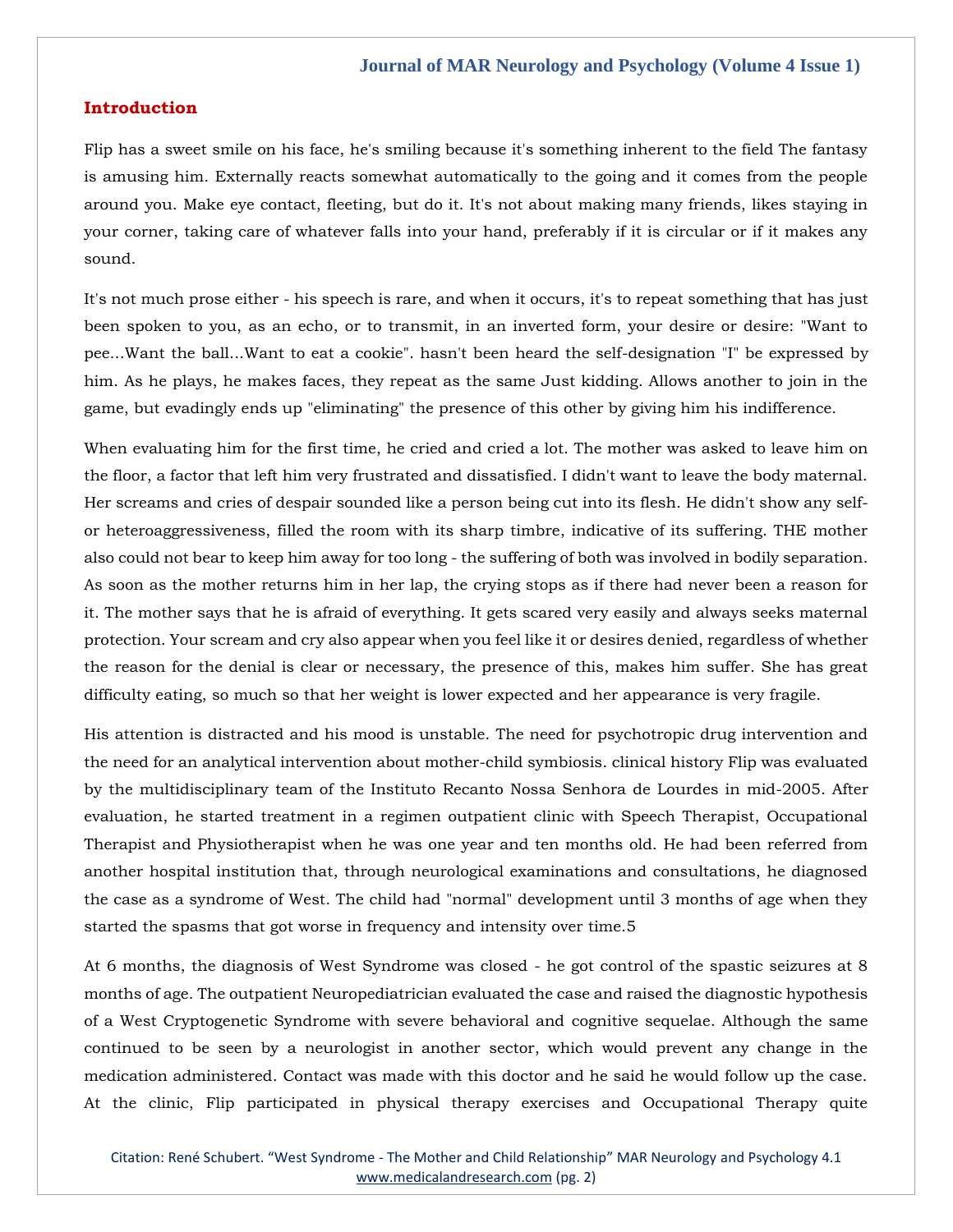independently on a first superficial observation - in fact, I just repeated the exercises automatically and when I finished leave the room and climb the mother's body. He was getting results from the stimulation of these exercises, so much so that he obtained improvements in his gait and the execution of many of the ADL activities (Activities of Practical Life), but it was over time that the speech therapist began to notice a repetitive, isolated and affective behavior blunted in the patient. This made his work difficult, as he needed attention, will, cognition and mainly talked about his patient. When Flip entered the institution, he was one year and 10 months old, and despite the visible neuropsychomotor delay, the most needed therapy at that time was stimulation in the areas of Physiotherapy, Speech Therapy and Occupational Therapy - but now, from the observations made by the team that served him, of aggravation in the trend isolation, speech denial or echolalic speech, gestural stereotypies and behavior, that a new assessment and possible psychological intervention was required. Flip was 3 years and 8 months old when he started the follow-up brief psychotherapeutic.

#### **About West Syndrome**

It is "a peculiar form of infantile convulsion" which is the flexion spasm. associated with recurrent mental retardation, according to LEFÈVRE (1990). this affection appears in infants (between 1 and 12 months) and may be the first manifestation of anterior, post, or neonatal encephalopathy (AJURIAGUERRA, 1992). MANREZA & Collaborators (2003) define West syndrome as a severe encephalopathy. that affects infants and seems to represent nonspecific brain response to insults. to the Central Nervous System at this age - this is characterized by spasms, which usually occur in clusters, EEG (Electroencephalogram) showing pattern hypsarrhythmic and neuropsychomotor development involution (DNPM).

The etiology is classified as symptomatic, cryptogenic and possibly symptomatic. In the symptomatic forms, the most common etiology is of prenatal origin such as malformations, neuronal migration disorders, infectious processes, and more rarely of postnatal origin manifested in the first months of life as hypoxic-ischemic encephalopathy, severe hypoglycemia, cardiorespiratory arrest, etc. The idiopathic form is an accepted penalty for some authors. A family history of epilepsy and febrile seizures is present in 7 to 17% of children with the present syndrome. The idiopathic form is characterized by the absence of significant psychic involution with the maintenance of visual ability, absence of brain lesions and favorable evolution (MANREZA & Collaborators, 2003) Still following MANREZA & Collaborators (2003), by whose authors there is an account of more accurate and research in several specialized sources, the prognosis of epilepsies that progress with spasms is not good, because although the crises remit in about 30% of patients in the first year and 50% in the second, in 50 to 70% other types of seizures, as well as other severe childhood epileptic syndromes such as Lennox- Gestaut, in 20 to 50% of cases. Another aspect is the encephalopathic process that determines DNPM delay, being rare children who only evolve with small equelae, such as delayed language acquisition or schooling disorder.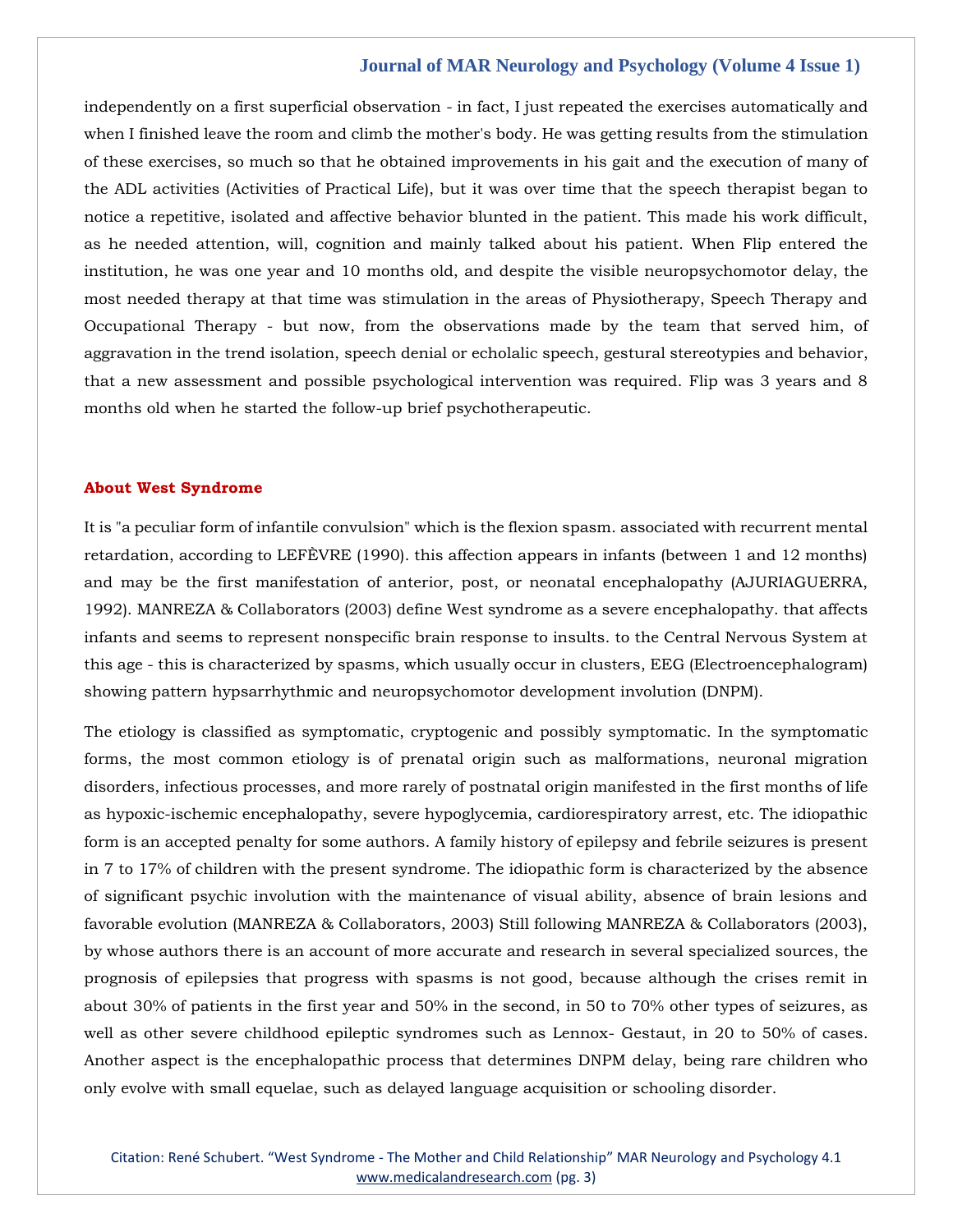Thus, we have a hazy prognosis, most children affected, even obtaining control of spastic crises, would be bearers of neurological sequelae and later mental disorders. COHEN & TAFT (1971) were the first researchers to raise several hypotheses regarding the relationship of West Syndrome with behavior autistic. Many researchers, including ORRÚ (2002), ROZFONYI-ROESSLER (2002), RABAY & Col.(1996), SCHWARZMAN & ASSUMPÇÃO (1995), has pointed out the development of comorbidities such as childhood psychosis and autism from cases in which there was a previous diagnosis of West Syndrome.

Psychotherapeutic development: application of brief therapeutic intervention When Flip was evaluated, the previous development of its history was unknown. clinic, as the psychotherapist did not participate at the time of assessment and admission to the outpatient clinic. After evaluating the boy and interviewing the mother, a hypothesis was raised. diagnosis and organic psychosis, as there is a previous syndromic history. THE behavioral dynamics, stereotypies, the use he made of language, matched a lot with autism - but the symbiosis with the mother figure and the presence of other factors such as the presence of eye contact, affective bonding differentiated with different people, made the diagnostic hypothesis to establish ground about the organic psychosis than autism. Psychiatrically, the boy would probably be diagnosed as having a Pervasive Developmental Disorder organic etiology.

The association of autistic and psychotic conditions in the clinical evolution of West Syndrome is described by several researchers - recently MUÑOZ, MONTSERRAT, SALVADÓ & SANTASUSANA (2006) pointed to recurrent studies that have verified the development of the autistic spectrum resulting from epileptic conditions: "association between epilepsy and autism can be estimated between 7-42 percent." Taking based on this point, it is considered necessary to pay attention to another fundamental importance, few works are discussing clinical therapy with the child and family, other than drug treatment that focused mainly on controlling the convulsions.

Given the behavioral characteristics developed by the child, the present outpatient clinic could not continue the consultations as the public served was restricts children with intellectual disabilities and the team was not specialized to act with psychosis and/or childhood autism. The case would have a better prognosis if attended to by a team that best understands your needs.7

In a meeting, the referrals to be carried out were decided, however, knowing due to the slowness of the public health system, the present clinical team did not want to leave the case discovered and it was established that the psychologist and the neuro pediatrician would monitor the case until the referrals were carried out. Authorized by the neurologist at the other institution, the neuro pediatrician added a neuroleptic to alleviate psychomotor agitation and anxiety.

The mother was informed that the psychotherapist would follow up the case until the referrals were made and she understood that the clinical work in question would have a brief character. It focused on the look and psychotherapeutic interventions from the mother-child symbiosis.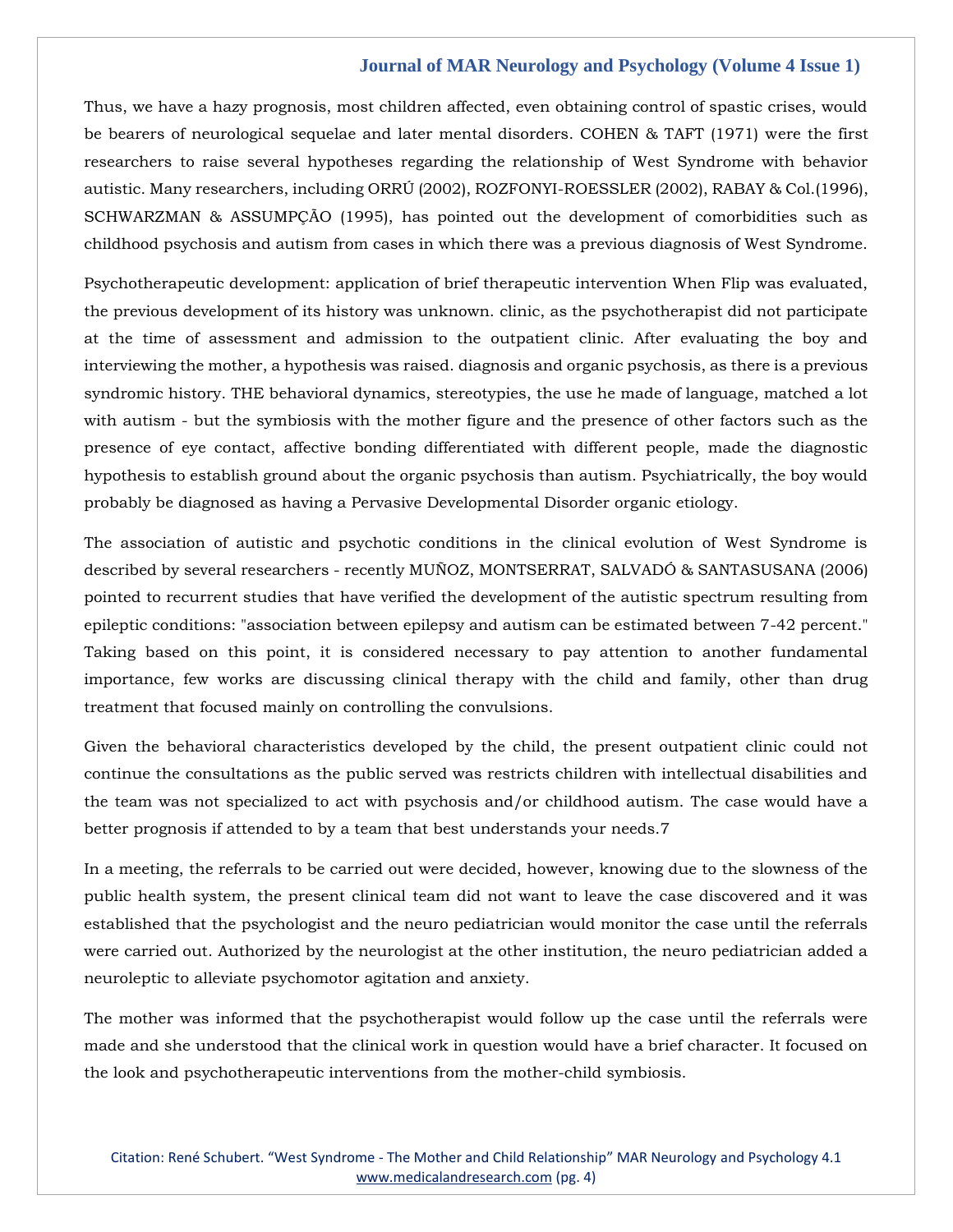It was noticed how much the insecurity and intolerance of contact with the external environment were linked to maternal protection and dependence. In this way, preference was given to individual appointments with Flip, but the mother was constantly guided and called to reinforce strategies and guidelines.

Flip entered the room, picked up the piano and always played the same key, which reproduced the sound of some animals. This repetition gave him a lot of pleasure, visible in front of his agitation. motor and laughter.

The piano was placed in front of the mirror, which made him continue to play the same key, but now he was watching himself in the mirror and sometimes stopping to face himself.

The mother complained that she couldn't make him walk, as he only accepted to go on her lap, otherwise cry. The mother was instructed to always put him on the floor and support his crying and crises, talking to him about the importance of him walking with his own feet. It was also asked that he be placed in his bed and that he not sleep more in the company of father and mother. For two sessions it was necessary to reinforce this with the mother accompanying her out of the clinic so that Flip does not "scale up".

In the third session, Flip came walking, and the mother told him very happy that he was now walking alone and he was even running "runs" (sic). also, "it seems to be less afraid" (sic). As for food, the mother reported that it was very difficult for Flip to eat food, she loved snack food and took his bottle twice a day. He refused to take any other liquid or use the cup. It was pointed out to the mother that the bottle element acted, as did the carrying on the lap, for the repetition of a reluctant pattern and infantilized in Flip. It was advised to simply suspend the bottle and if it asks for something to drink that comes in small cups. The mother asked if she should be "doing this at once" (sic) and this was suggested as a strategy at this time.

After a session, the mother says that now he was eating food, "until he's been eating carrots, imagine, he's never eaten vegetables before" (sic). He cried with the removed from the bottle, but now accepted to drink other liquids and in the cup.

In the session, it was perceived that, despite continuing to look for the piano and having repetitive behaviors, Flip varied the games more, using more speech during playing - it was an echolalic speech, repeating jingles or words that the psychotherapist had told him, but there was a greater interaction taking place on the part his.

It was possible to work for two months with Flip, in a session of half an hour a week. There were thus a total of 7 sessions carried out. It is validated that there was therapeutic efficacy from repetitive patterns of mother-child symbiosis that have been reduced to the point of stop and with that act on limiting beliefs.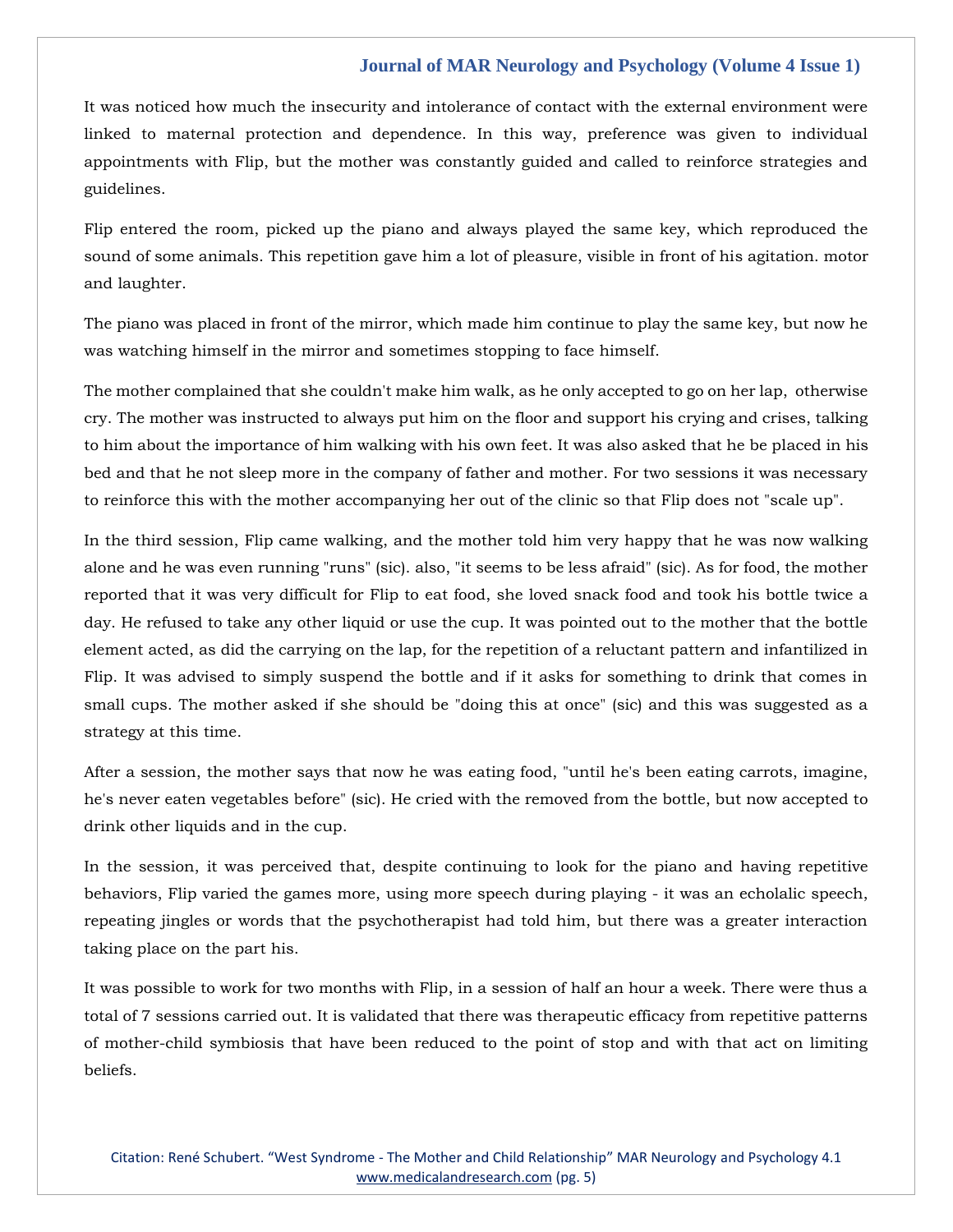This would not be possible if a therapeutic partnership had not occurred, in this case between the psychotherapist and the mother. It is reflected that the temporal limitation greatly accelerated the results obtained - such limitation made the mother try harder to obtain higher and effective results.

Focusing on the mother-child dynamic, it opened up a range of possibilities glimpsed in the sense of the potential for change inherent to Flip and the need for work the family context to offer the place to be subjective to Flip, giving it autonomy and independence to name oneself "I".

LACAN (2003) points to the symptom occurring, in the infant being, in the "sticking" of the relationship mother-child or else of the child represent, through the symptom, the truth of the couple. In a specific case, the existence of the first case is noticed, of the child being alienated from his desire in front of the maternal will, thus carrying the maternal phantom. Faced with the case as it was exposed, these were just some of the clinical evidence that could be described, researched and, from now on, problematized.

# **References**

1.AJURIAGUERR, J. - [Child Psychiatry Handbook. Ed Atheneu, Rio de Janeiro, 1992](https://www.google.com/search?q=AJURIAGUERR%2C+J.+-+Child+Psychiatry+Handbook.+Ed+Atheneu%2C+Rio+de+Janeiro%2C+1992&sxsrf=AOaemvLg61_TTxyWEfInKsTNjajUuh2M1w%3A1639566283348&ei=y8u5YfTJFNmX4-EP0-a-kA8&ved=0ahUKEwi0252v1OX0AhXZyzgGHVOzD_IQ4dUDCA4&uact=5&oq=AJURIAGUERR%2C+J.+-+Child+Psychiatry+Handbook.+Ed+Atheneu%2C+Rio+de+Janeiro%2C+1992&gs_lcp=Cgdnd3Mtd2l6EAM6BwgjEOoCECdKBAhBGABKBAhGGABQowVYowVgtg5oAXACeACAAdQBiAHUAZIBAzItMZgBAKABAaABArABCsABAQ&sclient=gws-wiz)

2.ASSUMPÇÃO, Jr. F.B. - [Pervasive child development disorders. we read Editorial, São Paulo, 1997](https://www.google.com/search?q=Pervasive+child+development+disorders&sxsrf=AOaemvKaDIYdYoDTTvMqGdl6C3N3FvXk2g%3A1639566373552&ei=Jcy5YaX5IMnbz7sP_sudwAQ&ved=0ahUKEwjln5_a1OX0AhXJ7XMBHf5lB0gQ4dUDCA4&uact=5&oq=Pervasive+child+development+disorders&gs_lcp=Cgdnd3Mtd2l6EAMyBQgAEIAEMgYIABAWEB46BwgjEOoCECdKBAhBGABKBAhGGABQ9Q9YwVlgqlxoAnACeACAAb0CiAG9ApIBAzMtMZgBAKABAaABArABCsABAQ&sclient=gws-wiz)

3.COHEN, H.J. and TAFT, L.T. - [Hypsarythimia and infantile autism: a clinical report. J. Autism childhd.](https://www.google.com/search?q=Hypsarythimia+and+infantile+autism%3A+a+clinical+report&sxsrf=AOaemvIJO_MrisxmHo6-6735I0rJUTO3bQ%3A1639566397663&ei=Pcy5YYH-J5_G4-EPqKu3kA0&ved=0ahUKEwjBkN_l1OX0AhUf4zgGHajVDdIQ4dUDCA4&uact=5&oq=Hypsarythimia+and+infantile+autism%3A+a+clinical+report&gs_lcp=Cgdnd3Mtd2l6EAM6BwgjEOoCECdKBAhBGABKBAhGGABQ2gVY2gVg1whoAXACeACAAaECiAGhApIBAzItMZgBAKABAaABArABCsABAQ&sclient=gws-wiz)  [Schizophrenia, 1, 1971](https://www.google.com/search?q=Hypsarythimia+and+infantile+autism%3A+a+clinical+report&sxsrf=AOaemvIJO_MrisxmHo6-6735I0rJUTO3bQ%3A1639566397663&ei=Pcy5YYH-J5_G4-EPqKu3kA0&ved=0ahUKEwjBkN_l1OX0AhUf4zgGHajVDdIQ4dUDCA4&uact=5&oq=Hypsarythimia+and+infantile+autism%3A+a+clinical+report&gs_lcp=Cgdnd3Mtd2l6EAM6BwgjEOoCECdKBAhBGABKBAhGGABQ2gVY2gVg1whoAXACeACAAaECiAGhApIBAzItMZgBAKABAaABArABCsABAQ&sclient=gws-wiz)

4.LACAN, J. - [Note on the child \(1986\) in: Other Writings, Jorge Zahar Editores, Rio de Janeiro, 2003](https://www.google.com/search?q=the+child+%281986%29+in%3A+Other+Writings%2C+Jorge+Zahar+Editores&sxsrf=AOaemvJnUbEEwmFzFog7GWXS92iJccm2iw%3A1639566442504&ei=asy5YaiZHq-Y4-EP5qyuqAQ&ved=0ahUKEwio9o_71OX0AhUvzDgGHWaWC0UQ4dUDCA4&uact=5&oq=the+child+%281986%29+in%3A+Other+Writings%2C+Jorge+Zahar+Editores&gs_lcp=Cgdnd3Mtd2l6EAM6BwgjEOoCECdKBAhBGABKBAhGGABQvAVYvAVg5gdoAXAAeACAAZICiAGSApIBAzItMZgBAKABAaABArABCsABAQ&sclient=gws-wiz)

5.LEFÈVRE, A.B. - [Child Neurology. Ed Atheneu, Rio de Janeiro, 1990](https://www.google.com/search?q=Child+Neurology.+Ed+Atheneu&sxsrf=AOaemvIX3ol0QTHF1-MzR66SvYY8UA6ovg%3A1639566512507&ei=sMy5YeaMHpzXz7sPpuGowAQ&ved=0ahUKEwjmpMCc1eX0AhWc63MBHaYwCkgQ4dUDCA4&uact=5&oq=Child+Neurology.+Ed+Atheneu&gs_lcp=Cgdnd3Mtd2l6EAMyBwghEAoQoAEyBwghEAoQoAE6BwgjEOoCECdKBAhBGABKBAhGGABQxAVYxAVg-gdoAXABeACAAYYCiAGGApIBAzItMZgBAKABAaABArABCsABAQ&sclient=gws-wiz)

6.MANREZA, M.L.G. & Collaborators - [Epilepsy in childhood and adolescence](https://www.google.com/search?q=MANREZA%2C+M.L.G.+%26+Collaborators+-+Epilepsy+in+childhood+and+adolescence+%E2%80%93+Lemos+Editorial%2C+S%C3%A3o+Paulo%2C+2003&sxsrf=AOaemvJx9od4Hj263Gblw1ZT5IudlYfZJA%3A1639566548034&ei=1My5YdfDAZ2a4t4PpfWJyAQ&ved=0ahUKEwjX_bit1eX0AhUdjdgFHaV6AkkQ4dUDCA4&uact=5&oq=MANREZA%2C+M.L.G.+%26+Collaborators+-+Epilepsy+in+childhood+and+adolescence+%E2%80%93+Lemos+Editorial%2C+S%C3%A3o+Paulo%2C+2003&gs_lcp=Cgdnd3Mtd2l6EAMyBwgjEOoCECcyBwgjEOoCECcyBwgjEOoCECcyBwgjEOoCECcyBwgjEOoCECcyBwgjEOoCECcyBwgjEOoCECcyBwgjEOoCECcyBwgjEOoCECcyBwgjEOoCECdKBAhBGABKBAhGGABQiAdYiAdg5gloAXACeACAAQCIAQCSAQCYAQCgAQGgAQKwAQrAAQE&sclient=gws-wiz) – Lemos Editorial, São [Paulo, 2003](https://www.google.com/search?q=MANREZA%2C+M.L.G.+%26+Collaborators+-+Epilepsy+in+childhood+and+adolescence+%E2%80%93+Lemos+Editorial%2C+S%C3%A3o+Paulo%2C+2003&sxsrf=AOaemvJx9od4Hj263Gblw1ZT5IudlYfZJA%3A1639566548034&ei=1My5YdfDAZ2a4t4PpfWJyAQ&ved=0ahUKEwjX_bit1eX0AhUdjdgFHaV6AkkQ4dUDCA4&uact=5&oq=MANREZA%2C+M.L.G.+%26+Collaborators+-+Epilepsy+in+childhood+and+adolescence+%E2%80%93+Lemos+Editorial%2C+S%C3%A3o+Paulo%2C+2003&gs_lcp=Cgdnd3Mtd2l6EAMyBwgjEOoCECcyBwgjEOoCECcyBwgjEOoCECcyBwgjEOoCECcyBwgjEOoCECcyBwgjEOoCECcyBwgjEOoCECcyBwgjEOoCECcyBwgjEOoCECcyBwgjEOoCECdKBAhBGABKBAhGGABQiAdYiAdg5gloAXACeACAAQCIAQCSAQCYAQCgAQGgAQKwAQrAAQE&sclient=gws-wiz)

7.MESSIAH, MG - [Reflections on Autism in the context of Child Psychopathology. Master's Dissertation](https://www.google.com/search?q=Reflections+on+Autism+in+the+context+of+Child+Psychopathology&sxsrf=AOaemvIYxwQRvvtusM6PfQHTlJ6XG6ioHg%3A1639566583521&ei=98y5YfGdH7Laz7sPmMGLwAQ&ved=0ahUKEwix9a6-1eX0AhUy7XMBHZjgAkgQ4dUDCA4&uact=5&oq=Reflections+on+Autism+in+the+context+of+Child+Psychopathology&gs_lcp=Cgdnd3Mtd2l6EAM6BwgjEOoCECdKBAhBGABKBAhGGABQqAdYqAdglQpoAXACeACAAdQBiAHUAZIBAzItMZgBAKABAaABArABCsABAQ&sclient=gws-wiz)  [in Clinical Developmental Psychology, Faculty of Psychology and Educational Sciences, University of](https://www.google.com/search?q=Reflections+on+Autism+in+the+context+of+Child+Psychopathology&sxsrf=AOaemvIYxwQRvvtusM6PfQHTlJ6XG6ioHg%3A1639566583521&ei=98y5YfGdH7Laz7sPmMGLwAQ&ved=0ahUKEwix9a6-1eX0AhUy7XMBHZjgAkgQ4dUDCA4&uact=5&oq=Reflections+on+Autism+in+the+context+of+Child+Psychopathology&gs_lcp=Cgdnd3Mtd2l6EAM6BwgjEOoCECdKBAhBGABKBAhGGABQqAdYqAdglQpoAXACeACAAdQBiAHUAZIBAzItMZgBAKABAaABArABCsABAQ&sclient=gws-wiz)  [Coimbra, Portugal, 1995.](https://www.google.com/search?q=Reflections+on+Autism+in+the+context+of+Child+Psychopathology&sxsrf=AOaemvIYxwQRvvtusM6PfQHTlJ6XG6ioHg%3A1639566583521&ei=98y5YfGdH7Laz7sPmMGLwAQ&ved=0ahUKEwix9a6-1eX0AhUy7XMBHZjgAkgQ4dUDCA4&uact=5&oq=Reflections+on+Autism+in+the+context+of+Child+Psychopathology&gs_lcp=Cgdnd3Mtd2l6EAM6BwgjEOoCECdKBAhBGABKBAhGGABQqAdYqAdglQpoAXACeACAAdQBiAHUAZIBAzItMZgBAKABAaABArABCsABAQ&sclient=gws-wiz)

8.MUÑOZ, Y; MONTSERRAT, P.B.; SALVADÓ, S.,B. & SANTASUSANA, AV - Autism and epilepsy / Epilepsy and autistic spectrum disorder. Neurol Act. Colomb.; 22(2): 112-117, Apr.-Jun. (2006) http://bases.bireme.br

9.ORRÚ, S.E. - Aspects inherent to the development of children with autism (2002 ) in: http://www.psicopedagogia.com.br/artigos/artigo.asp?entrID=376#\_ftnref2 9

10.RABAY, G.C.; MEDEIROS FILHO, J.G.; WANDERLEY, R.C.; NUNESMAIA, H.G.S.- Clinical aspects of West syndrome. Source: LILACS;15(1):11-8, Jan.- Dec.(1996) - http://bases.bireme.br/